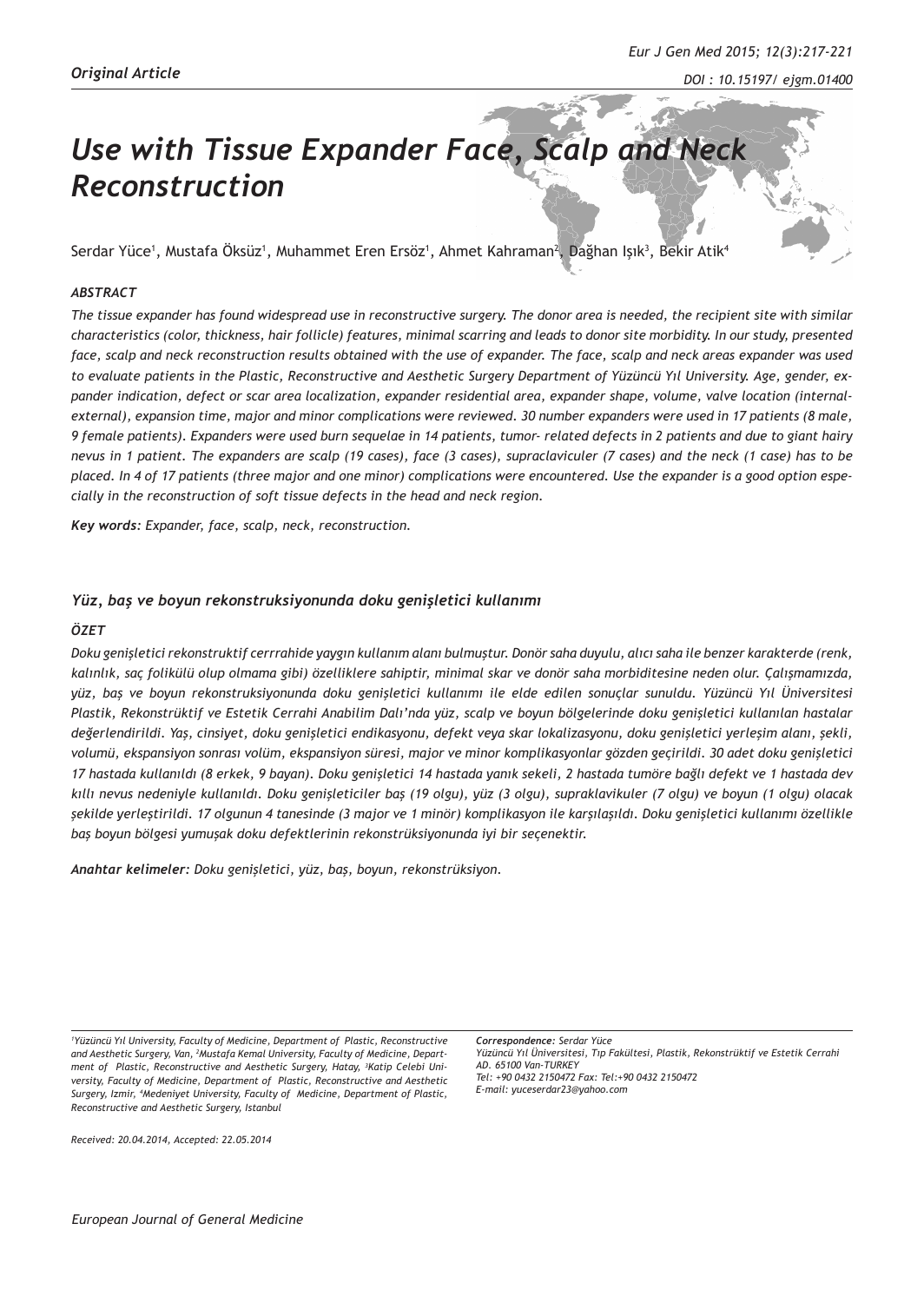## **INTRODUCTION**

Aesthetic results are achieved by transfer to surrounding tissues rather than distant tissues in reconstruction for deformity and defects in different parts of the body. Transfer the tissues of the recipient field color texture, structure, in terms of characteristics such as hair and balding occurs in the tissues near the defect is better fit (1). Tissue expansion in the last 50 years, a good method for soft tissue reconstruction has become. Tissue expander provides the use of a similar adjacent tissue to provide the optimum aesthetic result is achieved. It also reduces the morbidity of the donor site (1-3). Expanded flaps advantages: Safely quite thin, large flaps can be planned. Structure and color harmony is better. Donor site can be closed primarily. Microsurgery would not need to. Regional aesthetic units without significant scars can be achieved by paying attention to Disadvantage: Is that it requires two or more surgical (1,4). In our study, face, scalp and neck reconstruction results obtained with the use of expander presented.

### MATERIALS AND METHODS

The face, scalp and neck areas expander was used to evaluate patients between the years 2010-2014 in the Plastic, Reconstructive and Aesthetic Surgery Department of Yüzüncü Yıl University. The study protocol was approved by the ethics committee of the Yüzüncü Yıl University. Age, gender, expander indication, defect or scar area localization, expander residential area, expander shape, volume, valve location (internal-external) expansion after volume, expansion time, major and minor complications were reviewed. Major complications of infection, displacement of the expander, exposure, expander rupture, exposition of the port to function, wound separation and necrosis was defined as. Minor complications include hematoma, seroma, delayed wound healing (14 days long) was defined as (5,6). If treatment of complications led to the completion of the expansion this was termed 'salvage'; if treatment can not be achieved expansion this was termed failure. Smooth surface having a separate expansion port expander has usage. Expander will generally then excised scar tissue or expander disposed to come into and away from the edge of the area to be respectively formed by incisions were placed in the pouch. Expanders were placed under galea in scalp and subfascial or subcutaneous in other regions. Externally to the skin leaving port expander has been detected. Apply

in cases of need, negative pressure drain was placed. Also intraoperative circulation of the skin flap expander disposed in a manner that 10% of the volume of salin solution was infused. Often the first expansion was started 2 weeks after surgery and was continued at regular intervals of 5-7 days. Ekspansion took according to the location of defect and placed expander 2 to 3 months. Will be given volume expander on patient discomfort and skin color was determined according to (5,7). After removing the expander capsule excision wasn't done in 2nd seance. Because it was not asked to adversely affect the circulation of the flap. Only to increase the movement of the flap incisions were made in the capsule.

## **RESULTS**

30 number expanders were used in 17 patients (8 male, 9 female) between the years 2010-2014. The range varies between 5 and 77 years and average age was found to be 21.76 years. Expanders were used burn sequelae in 14 patients, tumor- related defects in 2 patients and due to giant hairy nevus in 1 patient. In all patients with a separate valve system expander smooth surface was used. Lesion residential areas scalp (n:8), face (n: 7), neck (n: 3), and scalp and facial lesions (n:1) were observed. Anatomically 19 expander subgaleal in the scalp, 8 expander subfacial in the neck and supraclaviculer and 3 expander subcutaneously in the face were placed (Table 1). Expander volumes of 50 ml to 400 ml (mean 236.6 ml) after expansion, while the volume 70 ml and 500 ml of range (mean 283.3 ml), respectively. Treatment time (expander placement of expanders for reconstruction to be removed until the last time) 2 to 3 months (mean 2.3 months) has changed. In 4 of 17 patients (three major and one minor) complications were encountered. two expanders were exposed, but they were protected and controlled expander with expansion process has been completed. The expansion of skin flap necrosis in 1 patient during the procedure was terminated by removing the expander on the development.

*Table 1. Anatomical localization of expanders*

| Anatomic area        | <b>Expander numbers</b> |  |
|----------------------|-------------------------|--|
| Scalp                | 19                      |  |
| Face                 |                         |  |
| <b>Neck</b>          |                         |  |
| Supraclaviculer area |                         |  |
| Total                | 30                      |  |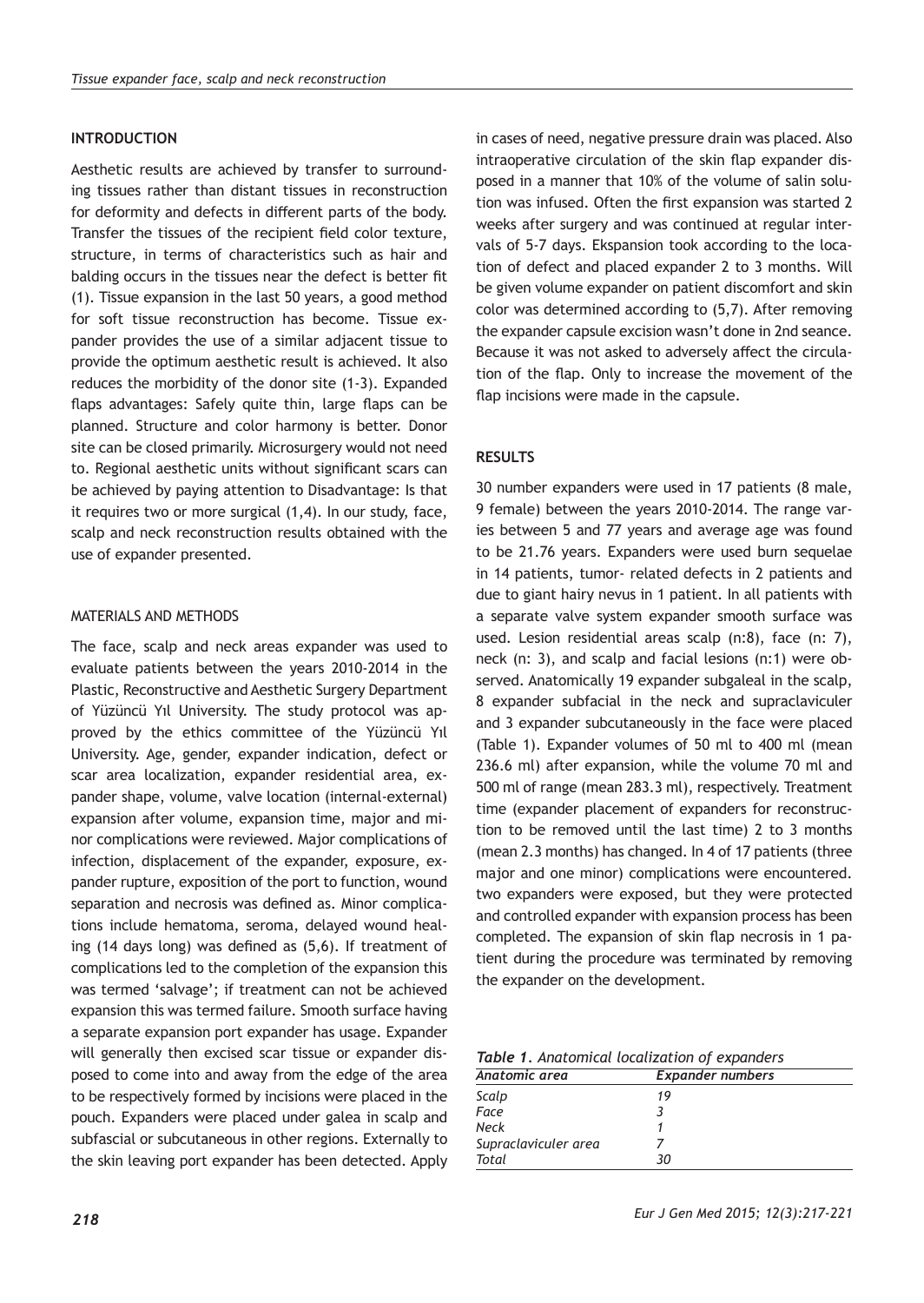

*Figure 1. (a) Preoperative frontal view of the scar on the face. (b) Preoperative laterally view of the scar on the face. (c) Postoperative frontal view of the face. (d) Postoperative laterally view of the face.*



*Figure 3. (a) Preoperative frontal view of the nevus on the face. (b) Preoperative oblique view of the nevus on the face. (c) Postoperative frontal view of the face. (d) Postoperative oblique view of the face.*

### *Case 1*

26 year old female patient left half of the face, nose and chin were admitted to the burn scars. In the first surgery, the patient's left subfacial plan supraclaviculer area 400 cc expander was placed in a rectangular smooth surface. 480 cc 3-month volume expansion was achieved. The scar



*Figure 2. (a) Preoperative frontal view of the alopecia on the scalp. (b) Preoperative from behind view of the alopecia on the scalp. (c) Postoperative frontal view of the scalp. (d) Postoperative from behind view of the scalp.*

tissue was excised in the second operation, the defect area in the cheek area was closed with interpolation flap. The flap was seperated from the pedicle 2,5 weeks after this treatment. With the adaptation of flap was closed defect in the jaw area (Figure 1).

## *Case 2*

19 year old female patient was admitted with burn related alopecia in scalp. In the first surgery, right temporoparietal, right oksipitopariyetal and left temporoparietal areas subgaleal fields are 250-250-100 cc expander was placed in a rectangular smooth surface. 2 months after a 3-week period 260-250-120 cc volume expansion was achieved. In the second surgery, they removed the expander after excision of alopecia field defects were closed with flaps (Figure 2).

## *Case 3*

8 year old female patient with giant congenital nevus in the left cheekbone was admitted with complaints. In the first surgery of the left cheek in the background 50 cc subcutaneous tissue expander was placed in a rectangular smooth surface. In one corner of expander in 2nd month of expansion exposure has occurred. Tapes exposed area with 2 weeks off and supported by more than 70 cc in volume expansion has been reached. With advancement flap, prepared by removing the expander used in second surgery was closed resulting defect after excision of the 90% of nevus (Figure 3). Whether nevus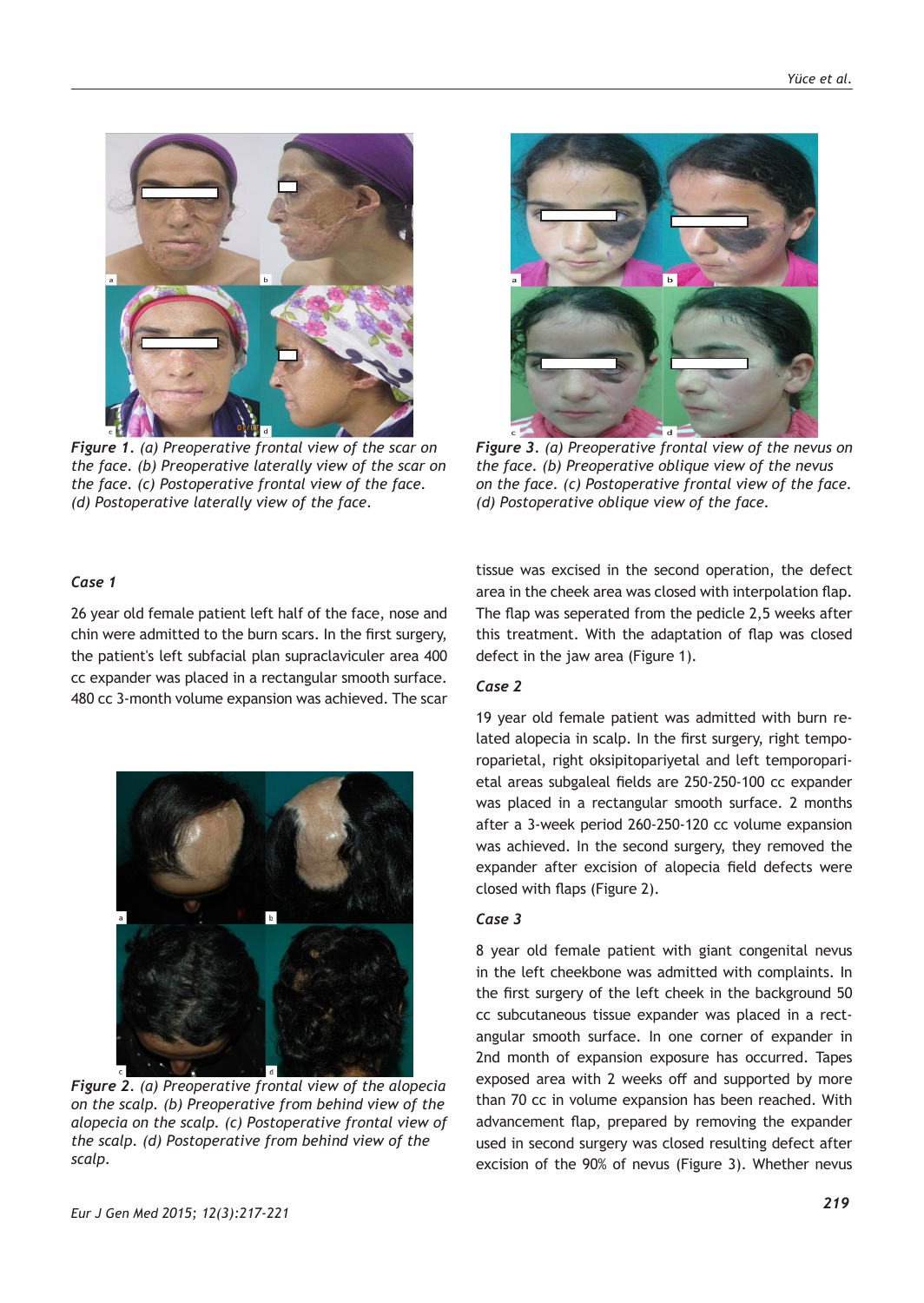excision was planned to be done to the rest.

### **DISCUSSION**

Tissue expansion is used in plastic surgery for over 50 years. The tissue expander concept was partial by Neumann in 1957, following avulsion is used for ear reconstruction. The early 1980s, breast, soft tissue and burn reconstruction has been popularized by Radovan (3,5,8-14). The tissue expander has found widespread use in reconstructive surgery. The donor area is needed, the recipient site with similar characteristics (color, thickness, as to whether the hair follicle) features, minimal scarring and leads to donor site morbidity. Alopecia, burns deformities (scars, contractures and poor primary skin graft areas) and other areas of the head and neck is used in soft tissue reconstruction (8,9,15,16). Best results are obtained in breast and scalp (12). Today, 50% or more of total surface comprising scalp alopecia can be treated with the tissue expansion (5). Since 1957 in the texture of expanded skin has been many studies on biological adaptation. They have revealed that, on the amount of skin tissue expander is increasing. Through tissue expansion, epidermis thins, thickens the dermis, subcutaneous tissue thins. Also dermal increased mitotic activity and causes an increase general cellular. Tap a result of increased vascularity expanded increases microcirculation, especially around expander capsule structure (8,9,17,18). The compensatory circulation in the vicinity of the increase in the vascularity of random pattern skin flaps according to normal surveillance increases (9,17).

The major advantages of this method with tissue transfer agreement between the recipient bed and donor site morbidity is less. However, disadvantages are numerous clinical visits requiring long treatment period, two or more operations, and is prolonged deformation (5). Children are often expander system with valve to tissue expansion is observed to be incompatible. However, adjustment problems usually happen and you do not need to terminate early expansion (5). Ports in the pediatric population can be successfully excluded. Thus, there is no need for percutaneous application (9). In our study, five patients were in the age group of children. Port excluded because there were no compliance issues, ensuring the desired expansion, reconstruction was completed. Tissue expansion is associated with a relatively high complication rate. In the literature has been found in the range of % 10 to 80 complication rate (14). The use of tissue expanders in the extremities is associated with a high complication rate (12). Despite the higher risk of complications expander is often used in reconstructive surgery. Major complications include infection, displacement of the expander, expander rupture, exposure, the port to see not the function, wound separation and tissue necrosis (5,6,8,19). Minor complications include hematoma, seroma, delayed wound healing (more then 14 days) (5,6). In our study, 3 patients with major complications were encountered. Exposure occurred in 2 patients, but the exposed area with dressing tape to supporting appropriate volume expansion was continued. Expander was rescued by providing adequate expansion and reconstruction was completed. 1 case of scalp expanders (two expanders) é placed was developed necrosis of the skin on during expansion in another center. Thereupon they removed the expander process is terminated. 1 patient with minor complication was encountered. Hematoma in patients who developed a surgical procedure was done. Follow spontaneous hematoma in the process of correcting and expansion was completed in the desired manner.

Skin grafts and flaps away widely used transmitters in adjacent tissues due to limitations in the repair of large defects on the face and neck. However, these beds are transferred to the buyer the significant differences between the tissue from the desired results usually can not be achieved due. With the lateral side of the neck, supraclaviculer structure has the same skin area. This skin is hairless and has a fine structure (1). The expansion allows for optimal aesthetic reconstruction, donor site morbidity without major facility allows the use of a similar texture. In facial trauma reconstruction with free flap reconstruction after a good stroke, found that tissue is provided. However, the poor color and thickness can not be obtained a good aesthetic result alignment (l). Expander better aesthetic results are obtained with the use. For best results, this shows that there is need for complex procedures. No other tissue expansion better results are obtained according to procedures (l). In our study, seven cases in face, 3 cases of defect in the neck region were present. The expanders was placed to face in three cases, to supraclaviculer area in seven cases (bilateral in one case), and to neck area in one case in reconstruction of these cases. Cosmetic and functional as were obtained good results. The key to a successful expansion and closure of defect spots, good planning and